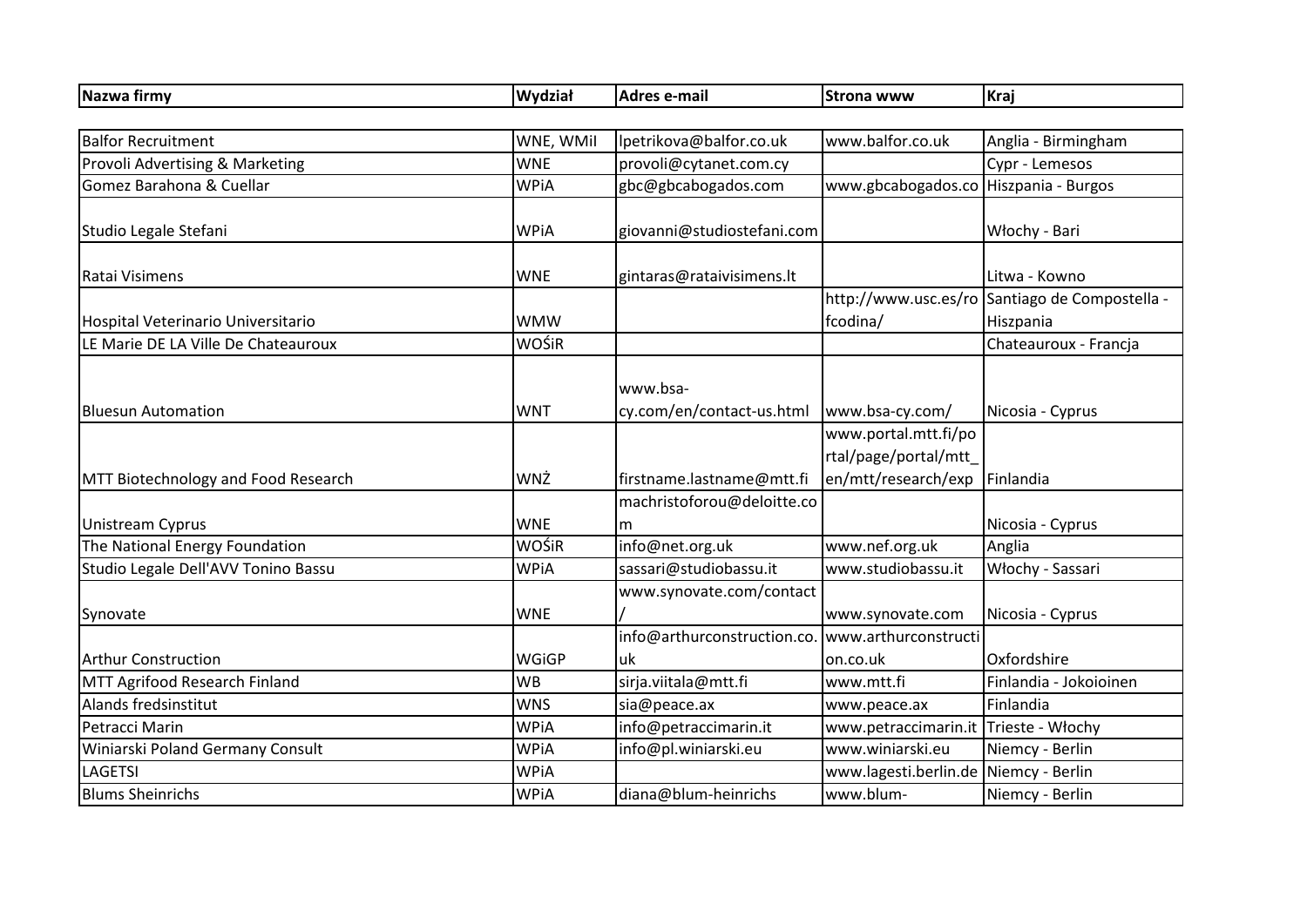|                                                      |              | info@brett-                                 | www.brett-               |                       |
|------------------------------------------------------|--------------|---------------------------------------------|--------------------------|-----------------------|
| Kanzeli Brett                                        | <b>WPiA</b>  | rechtsanwaelte.de                           | rechtsanwaelte.de        | Kehl - Niemcy         |
| Ministerium fur Arbeit und Soziales Baden -          |              |                                             | sozialministerium.bad    |                       |
| Wurttemberg                                          | <b>WPiA</b>  | Poststelle@sm.bwl.de                        | en-wuerttemberg.de/      |                       |
| Derra, Meyer & Partner Rehtsanwalte                  |              | www.derra.eu/en/Impressu                    | www.derra.eu/en/Die      |                       |
|                                                      | <b>WPiA</b>  | m.html                                      | Kanzlei.html             | Włochy                |
| Despachio "CRD Despachio de Abogados Sociedad Civil" |              |                                             |                          |                       |
| entidad a "European Lawyers & and LAW SRL            | <b>WPiA</b>  |                                             |                          |                       |
| Andreas Danos Law Firm                               | <b>WPiA</b>  | info@ danoslawfirm.eu                       | www.cypruslawfirm.e Cypr |                       |
| Law Firm SORAINEN & Partner Vilnius                  |              | www.sorainen.com/en/Offic                   | www.sorainen.com/e       |                       |
|                                                      | <b>WPiA</b>  | le-contacts                                 | n/About-                 | Litwa, Łotwa, Estonia |
| Hyperlife Technologies Ltd                           | WliM         |                                             | www.hyperlife.com.c      |                       |
|                                                      |              | www.hyperlife.com.cy/cypr                   | y/cyprus/a-home-         |                       |
|                                                      |              | us/a-contact-12;                            | cyprus-web-design-       | Cypr                  |
| Kancelaria prawna "Stefani"                          | <b>WPiA</b>  |                                             |                          |                       |
| Polish Radio London                                  | WH           | www.prl24.net/kontakt.php                   | http://www.prl24.net     | Anglia                |
| Technological University in Dresden                  | <b>WB</b>    |                                             | http://tu-dresden.de/    | Niemcy                |
| Studio Legale Dell'AVV. Tonino Bassau                | <b>WPiA</b>  |                                             |                          |                       |
| Avv. Roberto Gualtiero Marra                         | <b>WPiA</b>  | $\mathbf{C}$                                |                          |                       |
| Viveros Algeplant                                    | WOŚiR        | ำ                                           |                          |                       |
| <b>Slovak Red Cross</b>                              |              | sekretariat@redcross.sk                     | www.redcross.sk/         | Słowacja              |
| <b>Espacos verdes</b>                                | <b>WOŚiR</b> | www.espacosverdes.pt/hom www.espacosverdes. |                          |                       |
|                                                      |              | e.html                                      | pt/home.html             | Portugalia            |
| Journal of Ethnic and Migration Studies (JEMS)       | <b>WNE</b>   |                                             |                          |                       |
| Swedish University of Agricultural Sciences          | <b>WB</b>    | www.slu.se/en/about-                        |                          |                       |
|                                                      |              | slu/fristaende-sidor-                       |                          |                       |
|                                                      |              | eng/contact-slu/                            | www.slu.se/en/           | Szwecja               |
| <b>Crucell Holland BV</b>                            | <b>WB</b>    | www.crucell.com/Contact%                    | www.crucell.com/Ab       |                       |
|                                                      |              | <b>20Us</b>                                 | out us                   | Holandia              |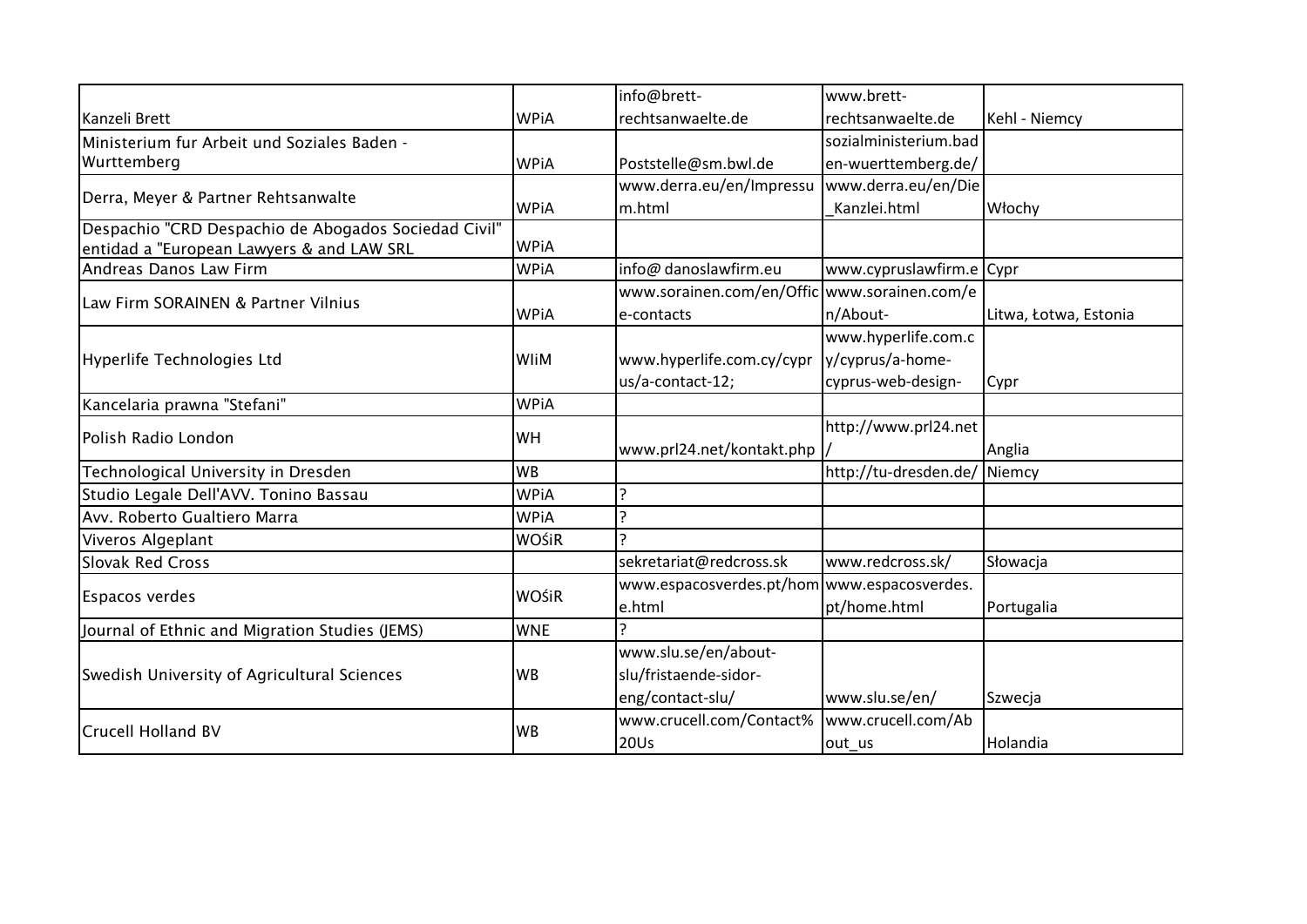|                                                                                                                                                                                         |              | http://aplicacionesua.cpd.ua                 |                                           |                             |
|-----------------------------------------------------------------------------------------------------------------------------------------------------------------------------------------|--------------|----------------------------------------------|-------------------------------------------|-----------------------------|
| Instituto Teofilo Hernando, Hospital Universario de la<br>Princesa Universidad Autononoma de Madrit<br>Universita degli dtudi di Firenze - Department of<br><b>Biochemical Sciences</b> | <b>WB</b>    | .es/estudiosxxi/0CEN0/SU2P                   |                                           |                             |
|                                                                                                                                                                                         |              | PPEII1EE2/UU23/CT222506/                     |                                           |                             |
|                                                                                                                                                                                         |              | index.html                                   |                                           | Hiszpania                   |
|                                                                                                                                                                                         |              |                                              | www.unifi.it/organizz                     |                             |
|                                                                                                                                                                                         | <b>WB</b>    |                                              | azione/schedastruttur                     |                             |
|                                                                                                                                                                                         |              |                                              | a.php?codice=054100                       |                             |
|                                                                                                                                                                                         |              | dpt_bioch@unifi.it                           | &back=elenca.php=DI Włochy                |                             |
| G&G Sinclair, Craigie's Farm                                                                                                                                                            | <b>WOŚiR</b> | john@craigies.co.uk                          | www.craigies.co.uk/                       | Szkocja                     |
| Sparkasse Koln Bonn                                                                                                                                                                     | <b>WNE</b>   |                                              | www.sparkasse-                            | Niemcy                      |
|                                                                                                                                                                                         | <b>WMII</b>  | solomos@thesmartcom.co                       | www.thesmartcom.co                        |                             |
| <b>Smart Com</b>                                                                                                                                                                        |              | m                                            | m                                         | Cypr Nicosia                |
| Clinica Veterinaria THOR                                                                                                                                                                | <b>WMW</b>   | cvthor@cvthor.com                            |                                           | Hiszpania - Cordoba         |
|                                                                                                                                                                                         | <b>WNS</b>   | colegio@colegio-                             |                                           |                             |
| Colegio Alameda de Osuna                                                                                                                                                                |              | alameda.com                                  |                                           | Hiszpania - Madrid          |
| Centro Veterinario Exoticos do Porto                                                                                                                                                    | <b>WMW</b>   |                                              | www.cve.pt                                | Portugalia - Porto          |
| Studio Legale Leo                                                                                                                                                                       | <b>WPIA</b>  | info@studioleo.it                            | www.studioleo.it                          | Niemcy - Trieste            |
| Plany na wakacje                                                                                                                                                                        | WNE, WH      |                                              | www.planynawakacje                        | Malta                       |
| Wageningen University, Laboratory of Microbiology                                                                                                                                       | <b>WB</b>    | john.vanderoost@wur.nl                       |                                           | Hilandia - Wageningen       |
| University of Alicante, Intenational Project of Intellectual<br>property and Information Technology                                                                                     | <b>WPiA</b>  | lydia.esteve@ua.es                           | www.uaipit.com                            | Hiszpania - Alicante        |
| Solidariedade Imigrante - Association for the defense of                                                                                                                                | <b>IWNS</b>  | solidariedade_imigrante@h                    |                                           |                             |
| rights of immigrantns                                                                                                                                                                   |              | otmail.com                                   | www.solimigrante.org Portugalia - Lisbona |                             |
| Floether und Wissing Rechtsanwaelte                                                                                                                                                     | <b>WPiA</b>  |                                              | www.floether-                             |                             |
|                                                                                                                                                                                         |              | inso@floether-wissing.de                     | wissing.de                                | Niemcy Halle                |
| University of Turku, Institute of Biomedicine                                                                                                                                           | <b>WB</b>    | nafis.rahman@utu.fi                          | www.utu.fi                                | Finlandia, Turku            |
| <b>Falken Trade GmbH</b>                                                                                                                                                                | <b>WPiA</b>  | info@falken-trade.com                        | www.falken-                               | Niemcy, Grosshansdorf       |
| Conseil General des Cotes d'Armor                                                                                                                                                       | <b>WGiGP</b> |                                              | www.cotesdarmor.fr                        | Francja, Saint-Brieuc Cedex |
|                                                                                                                                                                                         |              | diendorfer@demokratiezent www.demokratiezent |                                           |                             |
| Demokratiezentrum Wien                                                                                                                                                                  | WH           | rum.org                                      | rum.org                                   | Austria, Wiedeń             |
| Senatsverwaltung fuer Inneres und Sport                                                                                                                                                 | <b>WPiA</b>  | jan.peters@seninnsport.berl                  |                                           |                             |
|                                                                                                                                                                                         |              | in.de                                        |                                           | Niemcy, Berlin              |
| Uludag University, Faculty of Veterinary                                                                                                                                                | <b>WMW</b>   | serdal@uludag.edu.tr                         | www.uludag.edu.pl                         | Turcja, Bursa               |